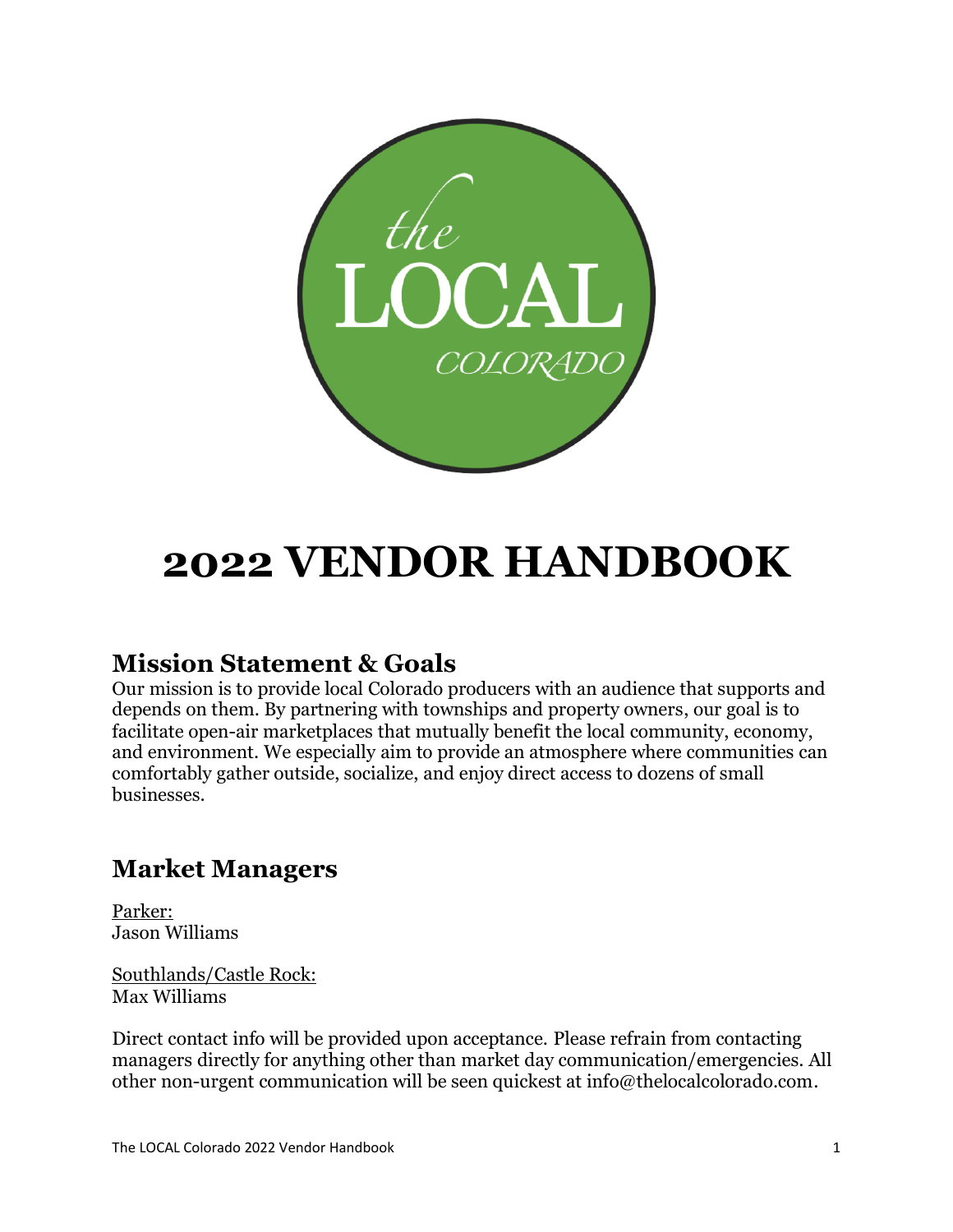### **Market Fees**

An application fee of \$15 applies for all new and returning online applications. This is a processing fee that covers the cost of our management software, and will not be refunded to any applicant.

### Season fees:

Season fees are a one-time fee paid upon acceptance/approval. Season fees are invoiced to the email provided in vendors' online profile, and must be paid prior to attending your first scheduled market day.

| Southlands               | \$150              |
|--------------------------|--------------------|
| Castle Rock              | \$175              |
| Parker                   | \$200              |
| Southlands + Castle Rock | $$300$ (save \$25) |

### Vendor Categories and Daily Fees:

Categories are requested upon application, but ultimately are up to manager discretion. Daily fees are collected in the form of cash or check at the end of every market day.

### **Local Producers**

Farmers, ranchers, growers. Vendors that are actively raising/growing their product. *10% of sales, no minimum*

### **Local Processor**

Consumable value-added goods. Salsas, jams, baked goods, etc. *10% of sales /\$40 min.*

### **Local Home Delivery**

Any subscription based delivery or routine service provider with no market sales. *\$50*

### **Prepared food**

Any vendor with a mobile food license selling product to be consumed at the market. Food trucks of all sizes will be charged the same rate, but please consider that smaller operations stand higher odds of acceptance. *10%/\$40 min.*

### **Local Artisan**

Home/health products that are created locally. Applications of vendors who incorporate Colorado supply chains extensively and work directly with local Colorado producers will certainly be prioritized, but exceptions may be made in an effort to draw more customers that all vendors may benefit from. *10%/\$40 min.*

### **Resale**

Vendors who generally wholesale most of their products with no modification prior to selling. *12%/\$45 min.*

### **Marketing**

Businesses using market traffic to facilitate unincorporated sales. \$200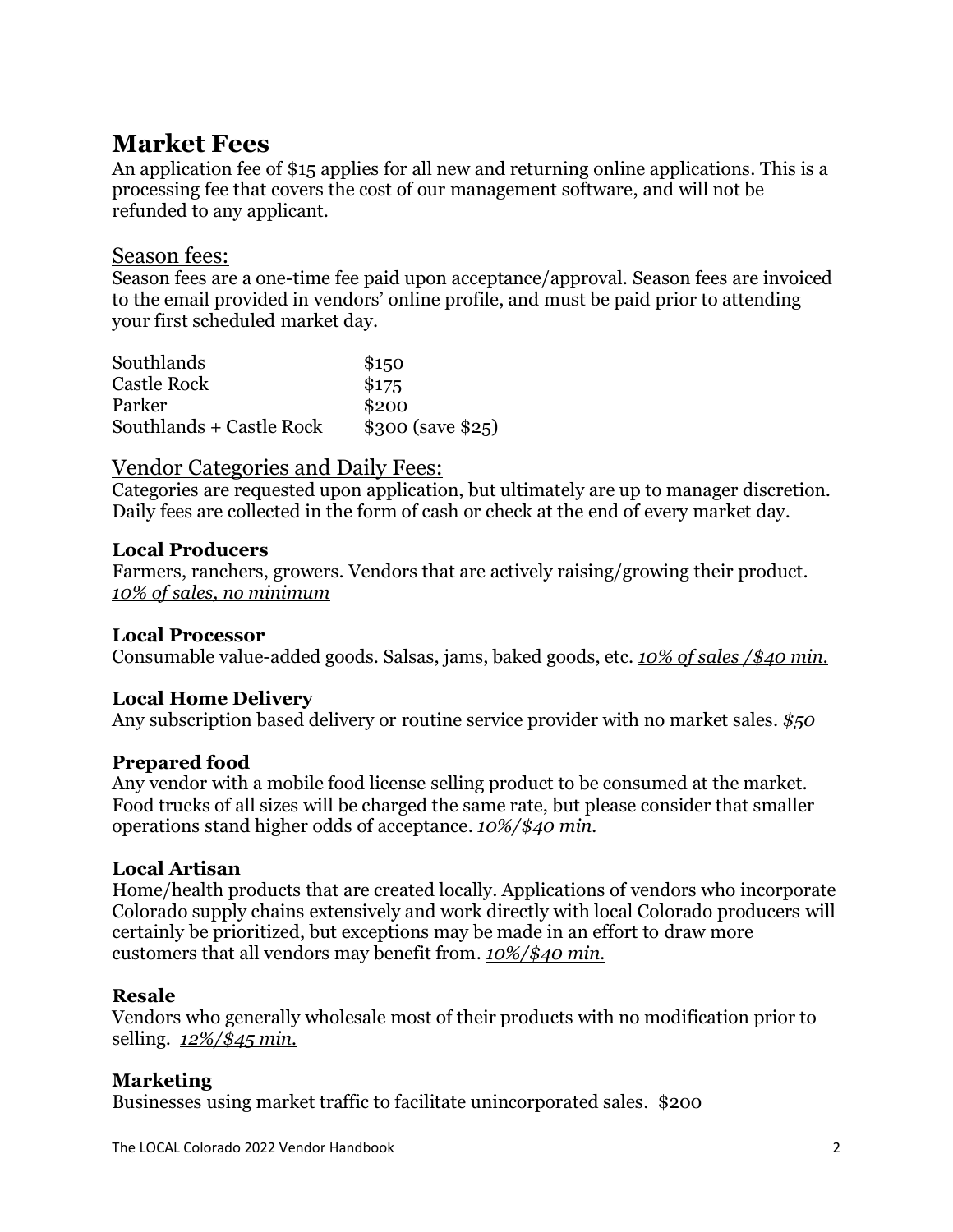### **Market Standards and Vendor/Product Selectivity**

Abiding by our mission, it is the LOCAL Colorado's goal to create markets full of true, local producers selling products that there is demand for in the community. 'As local as possible' is certainly what we are looking for in applications. We don't draw hard lines or try and define the term; however, we aim to support our local community, environment, and economy best we can.

We pride ourselves in our ability to offer leniency and understanding in product requirements, especially to our farmers during shoulder seasons. With this, we expect all vendors to be completely transparent with customers and market managers about where products come from and why. We hope our vendors understand the importance of transparency and its role in the integrity of the market. Any vendor knowingly miscommunicating the source of any product will be removed from the market permanently.

The LOCAL Colorado reserves the right to prohibit anyone from selling at the market or to prohibit any product from being sold there. These determinations will be made based on market demand, applicable laws, health codes, and the market standards/regulations at market managers' discretion. Rules and regulations are subject to change for special event days and/or at the discretion and judgment of market managers. Vendors are strictly permitted to sell only those products that are described on their product lists. If vendors would like to add products to sell after the season has begun, they must login to their market profile and request to add those items. Vendors are not permitted to sell new items until they are approved in their profile.

Equipment required on market day (busses/food trucks/trailers exempt):

-A canopy no larger than 10'X10'

- -4 30lb weights (120lbs total)
- -Large and visible signage

Signage and clothing of all vendors and their employees should be free of vulgar/offensive language or imagery. This is at the market manager's discretion and vendors may be asked to make adjustments if deemed necessary.

Any sampling must be done in accordance with local health department guidelines.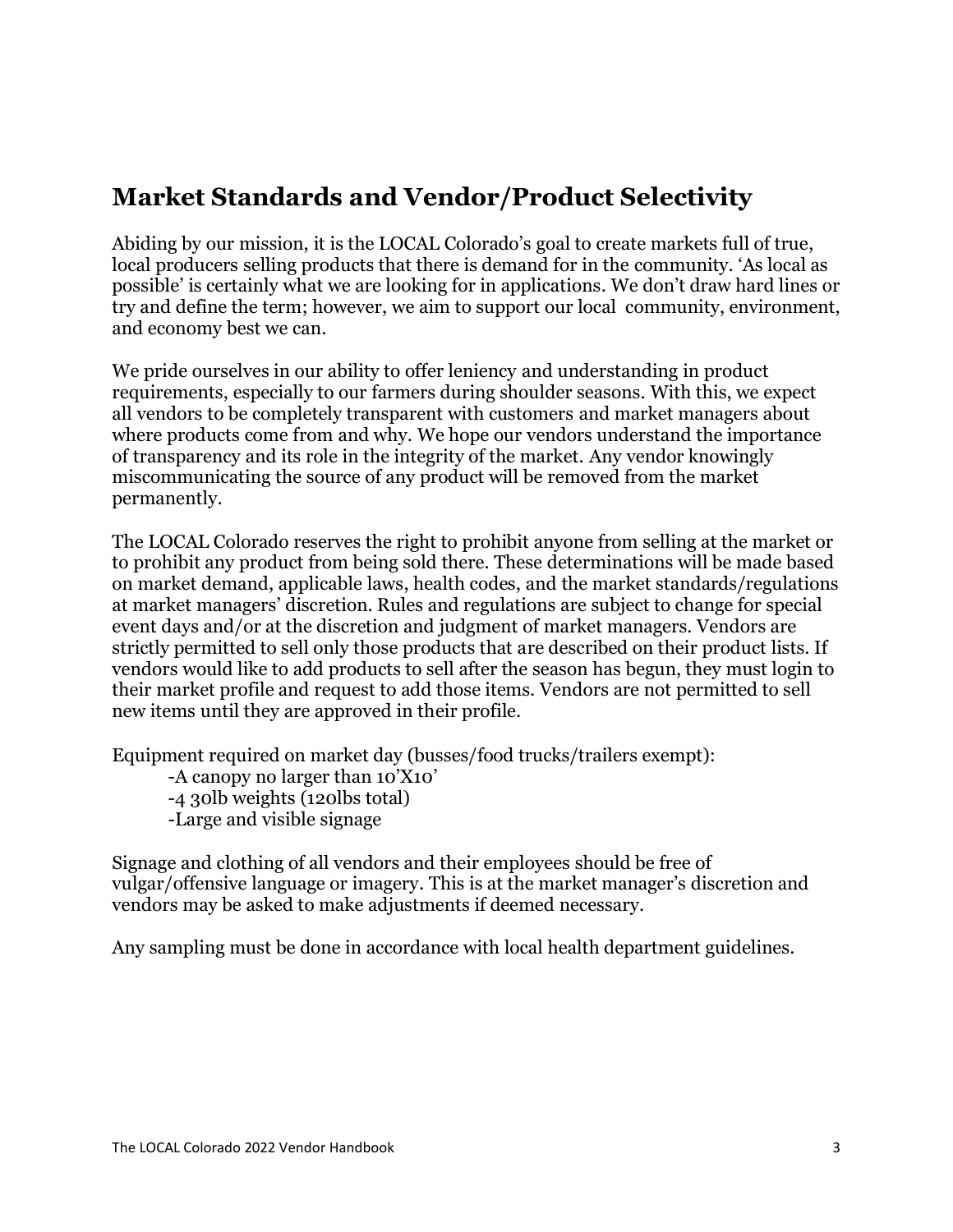### **State/Local Laws + Insurance**

Vendors shall determine whether sales at the market are subject to sales tax, as The LOCAL Colorado cannot give tax advice. Vendors are encouraged to contact the Colorado department of revenue concerning their business in relation to local requirements.

Parker vendors are not required to have a sales tax license for the town of Parker, but are required to have one from the state of Colorado.

*Prepared/processed food vendors* are similarly required to ensure their operation is in accordance with local health department guidelines and that the vendor possesses all required licenses/certifications.

All vendors are required to provide proof of insurance in their application/online profile with "Williams Family Markets LLC" listed as additional insured.

Vendors must upload all applicable licenses/forms as well as proof of insurance to their online market profile.

### **Load In/Load Out Schedule + Equipment**

| Parker      | Sundays   | $8am - 1pm$ | May 8-Oct $30$    |
|-------------|-----------|-------------|-------------------|
| Southlands  | Saturdays | $8am - 1pm$ | May $7$ -Sep $25$ |
| Castle Rock | Sundays   | 9am-2pm     | May 8-Sep $26$    |

Every vendor will require a different amount of time to set up. Regardless of what your setup is like and how much time you may need, one thing is consistent across the board. Being a little early never hurt anybody! We highly recommend vendors arrive as early as possible, and at the bare minimum have your belongings unloaded and vehicle parked outside the market BEFORE 7:30 (8:30 in Castle Rock). For most vendors this will mean arriving at least an hour and a half before market start.

Vendors are required to keep their tent/signage up and must be attentive to their booth until the market's scheduled end time. Vendors must wait 15 minutes after the market is finished to bring any vehicle in the market area.

Equipment required on market day (busses/food trucks/trailers exempt):

-A canopy no larger than 10'X10' -4 30lb weights (120lbs total) -Large and visible signage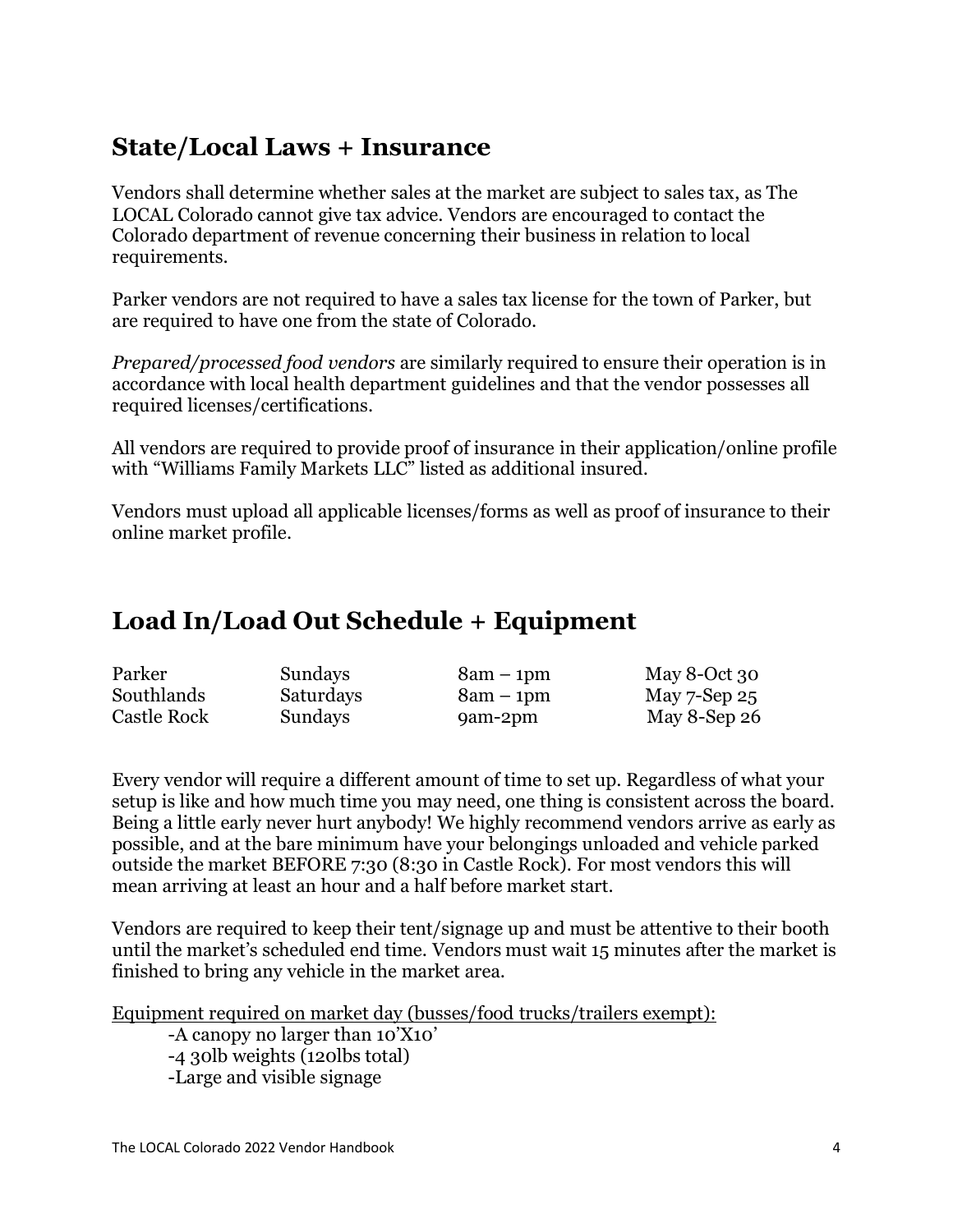## **Attendance/Late Policy:**

Attendance is perhaps the most critical piece of the farmers markets. We put a great deal of effort into creating markets that 1) look good and 2) incorporate a diverse selection of local products that there is demand for in the community. When someone doesn't show up for whatever reason, we all lose on both fronts.

Every vendor is allowed **2** absences per market this season. Each occurrence will cost the vendor their minimum daily fee. After the third, vendor will be asked not to return for the remainder of the season. Vendors can use these days for any reasoning, but **must** communicate their absence in advance. No call-no show vendors who do not reach out to managers regarding their absence at all must pay **double** their daily fee, and will risk losing their place for the season with multiple occurrences.

Vendors arriving later than 30 min prior to the market start time are **LATE**. Late vendors are only allowed to setup with permission of the market manager and will typically not be able to drive to their booth location. Late arrivals will be required to pay an extra **\$20** fee on their daily. Vendors may receive special permission from managers to arrive later if they take up endcap locations.

### Weather Policy:

Markets will go on through wind, rain, snow, etc. It is very unlikely that a market will be cancelled entirely. Products/setups that cannot handle moisture or wind may be deemed unfit for the market. Vendors with sensitive products are encouraged to utilize plastic containers, tent sidewalls, and limited displays in variable conditions.

In the event that managers decide to cancel a market, email communication will be sent to all vendors as soon as possible. Please note that due to the unpredictability of local weather, these decisions will typically not be made until morning of.

If a market goes on during suspected variable weather conditions and a vendor decides not to attend due to weather, their absence will count as one of their 2 for the season.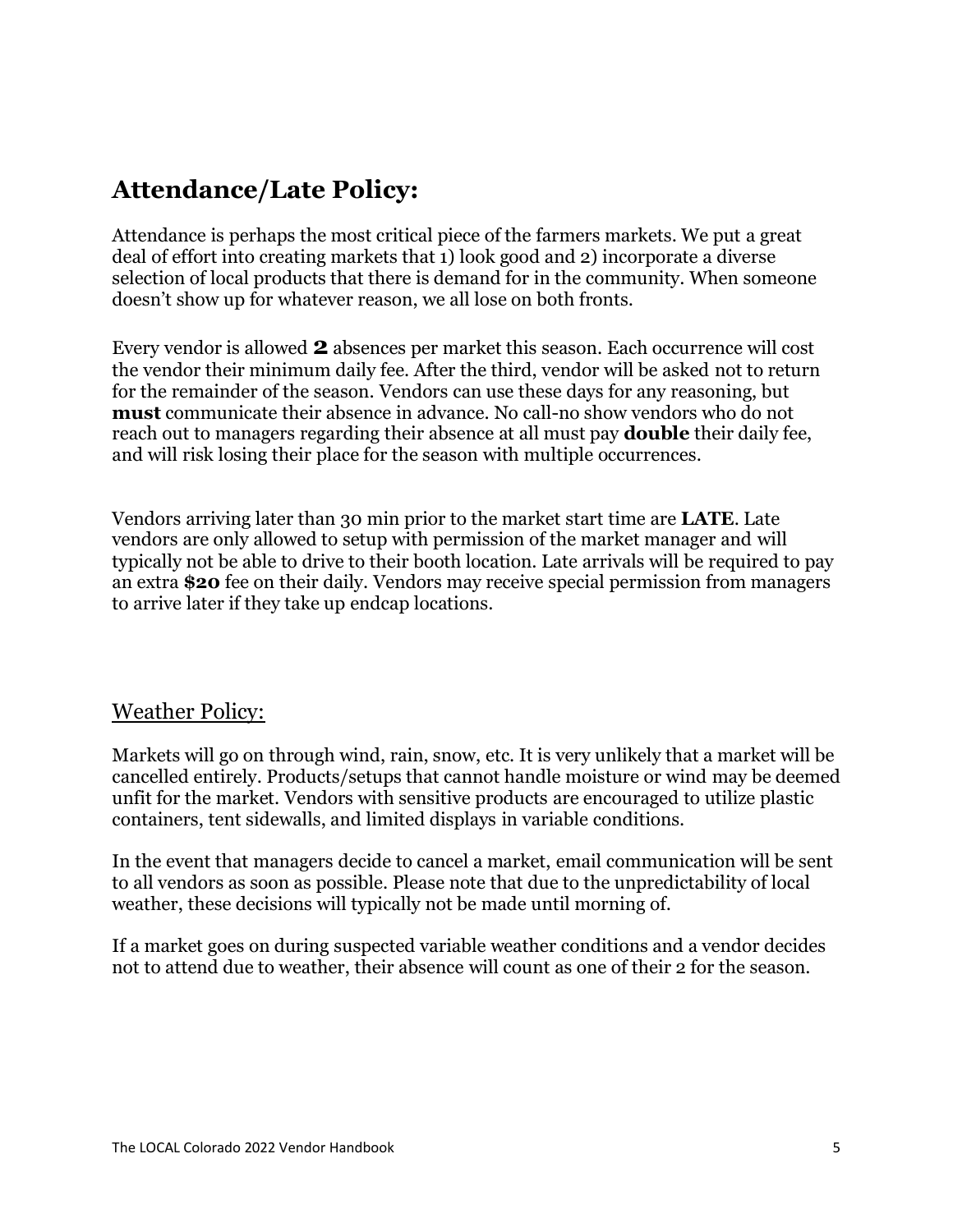#### **Stall Usage and Assignment**

Vendor spots are determined at manager discretion, but will be kept as consistent as possible. Although we are never able to guarantee an exact spot, full-time vendors participating in all dates will typically be able to stay in the same location for the entire season. The fewer dates on a vendor's schedule, the more likely it is that their location may change week to week.

We understand the importance of booth location as a vendor. With that said, it is our ultimate responsibility to put on balanced and aesthetic markets. We will take every request with complete consideration, but may not be able to accommodate them all.

Vendors are restricted to their 10'x 10' spot, and any signage/props outside of your tent is not permitted without manager permission. Wandering the market with samples or marketing material is prohibited.

Vendor is solely responsible for any injury to persons or property caused by Vendor's equipment.

### **Indemnification, Hold Harmless and Defend:**

Vendor shall indemnify, hold harmless and defend the Market, its officers, agents and employees from and against any and all demands, claims, suits, damages, losses, liabilities, costs and expenses, including, but not limited to, court costs and attorneys' fees, of any nature whatsoever (including, but not limited to, property damage and loss, bodily injuries, sickness, disease or death), directly or indirectly arising out of or in connection with Vendor's participation in the Market. This provision shall survive the termination of this Agreement.